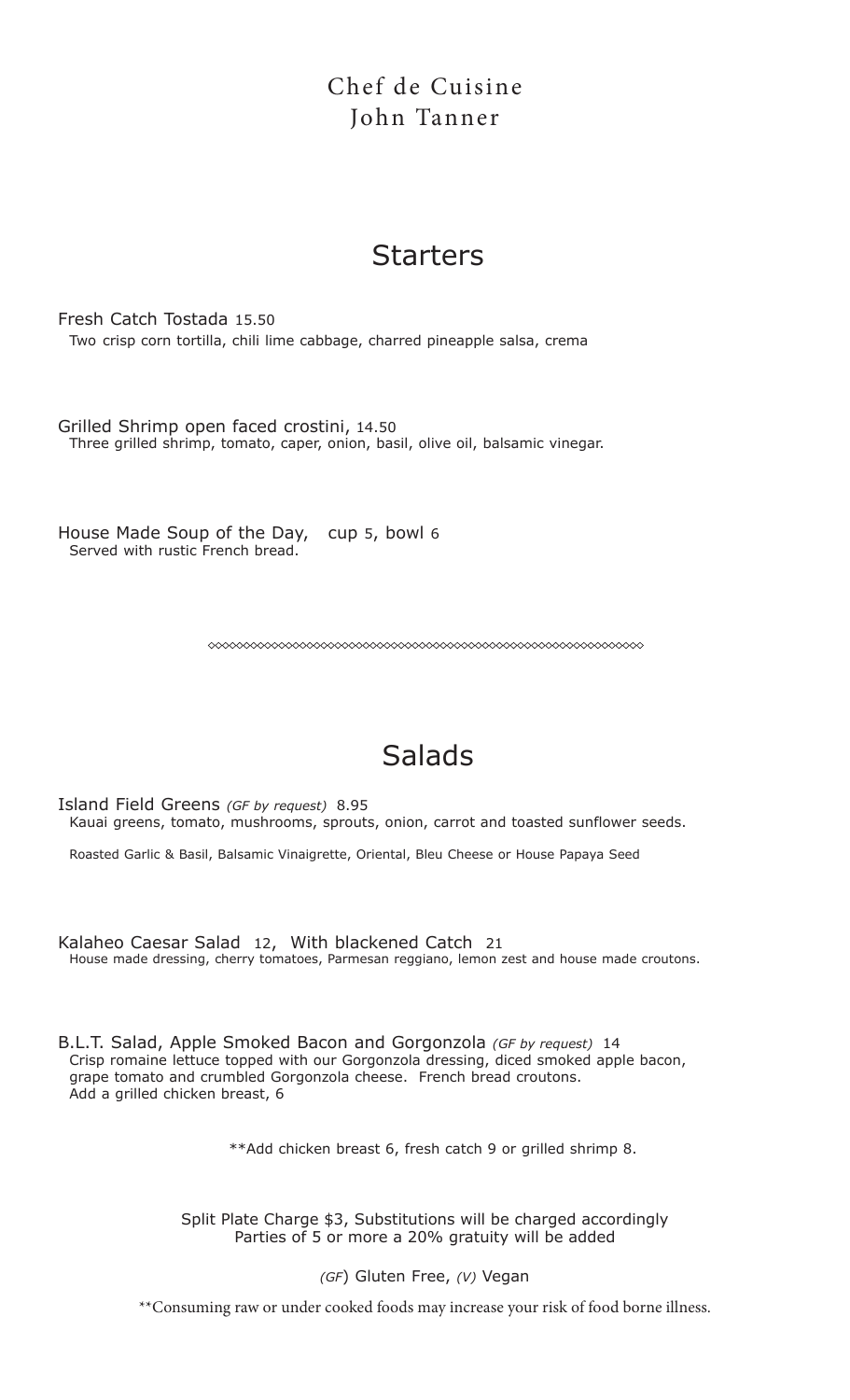## Entrees

\*Thai Style Vegetable Curry *(V)*, *(GF)* 22

Zucchini, bell peppers, summer squash, onions, carrots, mushrooms, and Molokai sweet potato in a coconut curry sauce.

Served with White or brown rice. Add Chicken breast 6, grilled shrimp 8, fresh catch 9.

Baked House Made Turkey Meatloaf 26 Sauteed fresh cremini mushrooms and onions. Finished with a red wine demi glace, over smashed potato. Make it a Loco Moco, add two eggs. 3.25

# From the Grill!

Choose a side of; soup of the day, tossed greens, onion rings or garlic–cilantro Fries. Gluten Free bread available for your sandwich! \$1.75

Kalaheo Cubano "Miami Style" 16.50 Slow roasted mojo pork, sweet ham, swiss cheese, dill pickle, criollo mustard on Cafe baked pan cubano. Tampa Style, add tomato, shredded lettuce, and salami. 3.25

Thinly Sliced Prime Rib French Dip 18.00 Served on a Torta bun, melted Provolone cheese,

horseradish cream, rosemary au jus.

House Made Turkey Burger 15.95

Served on a Torta bun, sauteed onions, and mushrooms. Lettuce, tomato, sprouts.

> Split Plate Charge \$3, Substitutions will be charged accordingly Parties of 5 or more a 20% gratuity will be added \*Items either vegetarian or can be made vegetarian *(GF)* Gluten Free, *(V)* Vegan \*\*Consuming raw or under cooked foods may increase your risk of food borne illness.